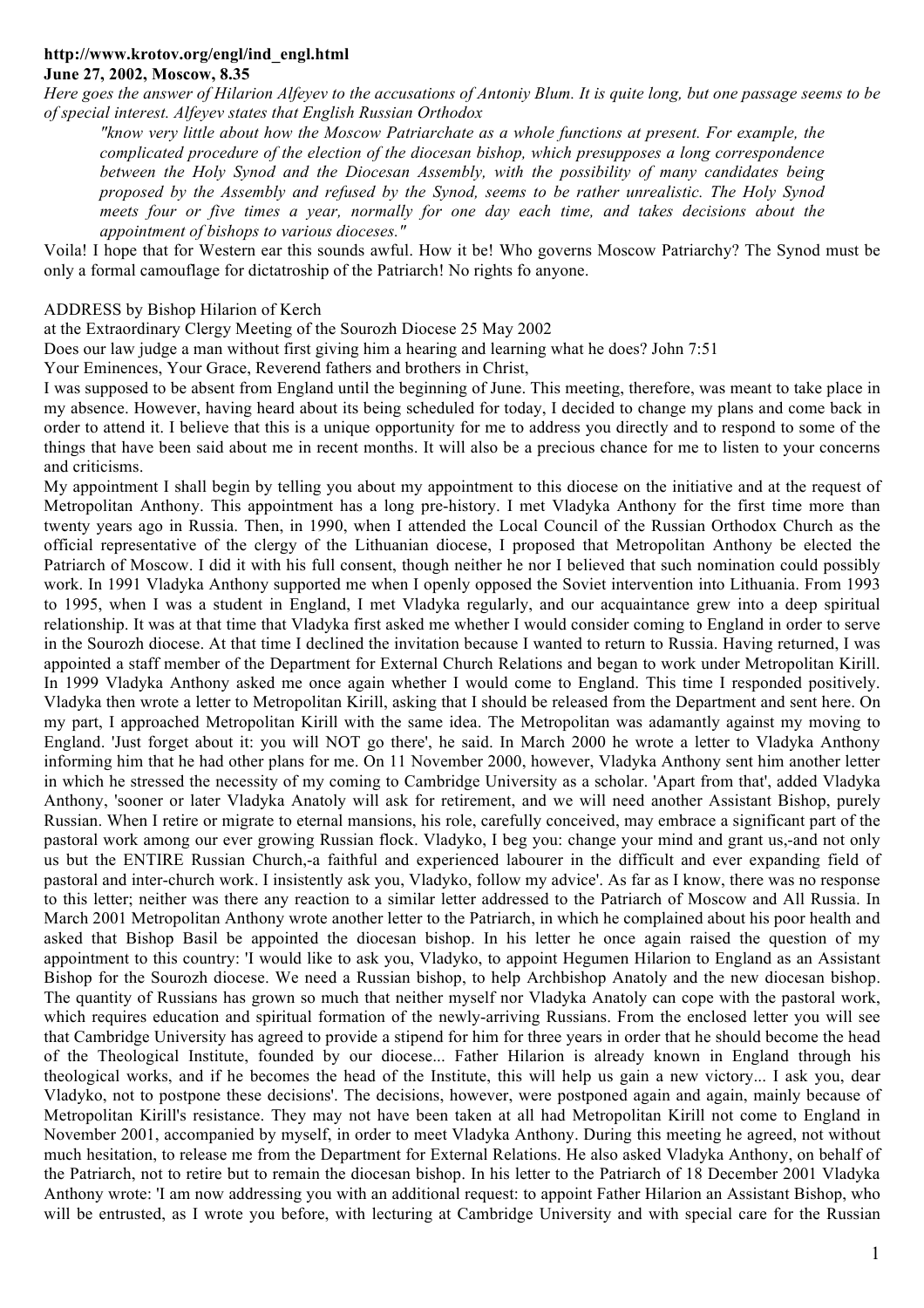flock, which ever grows... Until now it was Vladyka Anatoly who was occupied, heartily and successfully, with the Russians. But as you know from his own petition, the time has come for him to retire. I am now asking you to 'formally' comply with his request, permitting him, however, to remain in England until the time when the church is built and a parish is finally formed in Manchester. The newly-installed Bishop Hilarion will then be occupied with the Russians, both in London and on the entire territory of the diocese, both in Britain and in Ireland...' It was this correspondence that prompted the Holy Synod of the Russian Orthodox Church to comply with Archbishop Anatoly's request and to grant him retirement, electing me his successor and therefore transferring his title to me. I was consecrated on 14 January 2002, and Bishop Basil of Sergievo, whom I have known for almost ten years, was among those whom I invited to take part in my ordination. I gave you this detailed account of my appointment, with quotations from Metropolitan Anthony's letters (which were not confidential and are available from the archives of the Moscow Patriarchate) in order to dispel rumours and disprove various statements made in this regard, such as: a) that my appointment was initiated by Metropolitan Kirill, who sent me here as his 'agent'; b) that the Moscow Patriarchate, without Metropolitan Anthony's consent, initiated Archbishop Anatoly's retirement; c) that I was invited here as a priest but came as a bishop. I regret if, by quoting Vladyka Anthony's letters, I disclosed some information which was to remain under a bushel. But it seems there was no other way to answer the accusations made against me and against the leadership of my Church.

My first two months in the Sourozh diocese I came to London on the 1st of March and straight from the airport went to see Metropolitan Anthony in order to receive from him detailed instructions as to what I was expected to do. Vladyka told me that I should not concentrate too much on the London Cathedral but should spend most of my time visiting the other parishes in order to come to know personally the priests and the laity of the diocese. Apart from that, he said, I should serve at least once a month in Cambridge and begin working with the Orthodox Institute. The rest of my time, he concluded, could be dedicated to London. Having received these instructions, I first went to Cambridge to see what was the situation with my appointment there. To my regret, I discovered that little had been done before my arrival to prepare the ground. It is only after I came that people started to calculate what my salary should be, to investigate whether I needed a work permit, and to define my relationship with the Cambridge Orthodox Institute. Even now this work is still going on. Therefore, almost three months have passed since my arrival, but I have not yet been formally appointed by Cambridge. Being not formally appointed, I am not allowed even to use the Faculty building and therefore have not much to do in Cambridge. From my conversations with the present leadership of the Orthodox Institute I realize that there is no longer a question of me becoming its 'head', as had been suggested by Metropolitan Anthony. On the contrary, my role in the Institute is redefined and is now meant to be rather marginal. In particular, I am not asked to express any opinion about the future of the Institute, I have not been invited to any meeting of the Directors, and all decisions as to the Institute's management and development are taken in my absence. My involvement with the London parish has also been quite limited. Only once did I celebrate the Divine Liturgy on Sunday, only once was I allowed to preach. I did concelebrate with Vladyka Anthony two or three times, I did conduct a couple of Saturday vigils, and did give three talks to the people: one in English and two in Russian. Apart from that, however, I had not much chance to be exposed to the parish. This was not my choice: this was, as I said, the recommendation I received from Vladyka Anthony.

It is therefore quite painful for me to hear that I am 'inaccessible' and that people in London do not see much of me. I hope that in the future I will be allowed to be more actively involved in the life of the parish, otherwise I will never have a chance to come to know it, neither will people have a chance to know me. Following Vladyka's instruction, I gave most of my attention in March and April to the parishes outside London. I embarked with much enthusiasm on visiting them and in two months covered more than 7.000 miles, travelling westwards to Oxford, Swindon, Tavistock and Truro, eastwards to Cambridge, Walsingham and Norwich, northwards to Nottingham and Durham, southwards to Portsmouth and Exeter. I spent Easter in Dublin, celebrating, for the very first time, in the newly opened church of St Peter and St Paul. I learned how to drive on the left side of the road (in the beginning I tried the right side, but soon discovered that this discomforted quite a number of other drivers). What I did not learn was to drive and to read the map at the same time: I entrusted the latter task to one of the subdeacons travelling with me. My impression of all the parishes was very positive, and I learned a lot from talking to the priests and the congregations. It seemed to me that good personal relations between me and at least some of the priests began to be built, and that mutual trust began to grow. At the same time I started to hear criticism of myself as being an 'inspector' sent by Metropolitan Kirill to audit the diocese and to implement the changes which would result in the diocese being transformed into a branch of the 'Moscow Church'. These accusations were made against me, in particular, by Father Sergei Hackel (whose parish I did not visit) at a small meeting in the London Cathedral on Holy Wednesday. Father Sergei pointed out that I was not personally responsible for the situation and that it was the way I was appointed by Moscow that had created dissatisfaction among the clergy. The problem, Father Sergei said, is not so much with Bishop Hilarion, who is young and only begins his service as a bishop, but with Metropolitan Kirill and the Moscow Patriarchate in general, who have wrong ideas about the diocese and charged the newly ordained bishop with implementing them. During this meeting Vladyka Anthony expressed some of the thoughts which he later repeated at the annual general meeting of the London parish. From his comments I realized that there is a group of people in the diocese which repeatedly give Vladyka misleading or one-sided information about my activity and, more generally, about what is going on in the diocese and outside it. They are trying to build a wall between him and me, to incite him against me by presenting me as an agent of 'Moscow', by ascribing to me the sayings which I never pronounced and the things I never did. They also slander the leadership of the Russian Church, including the Patriarch, the Holy Synod and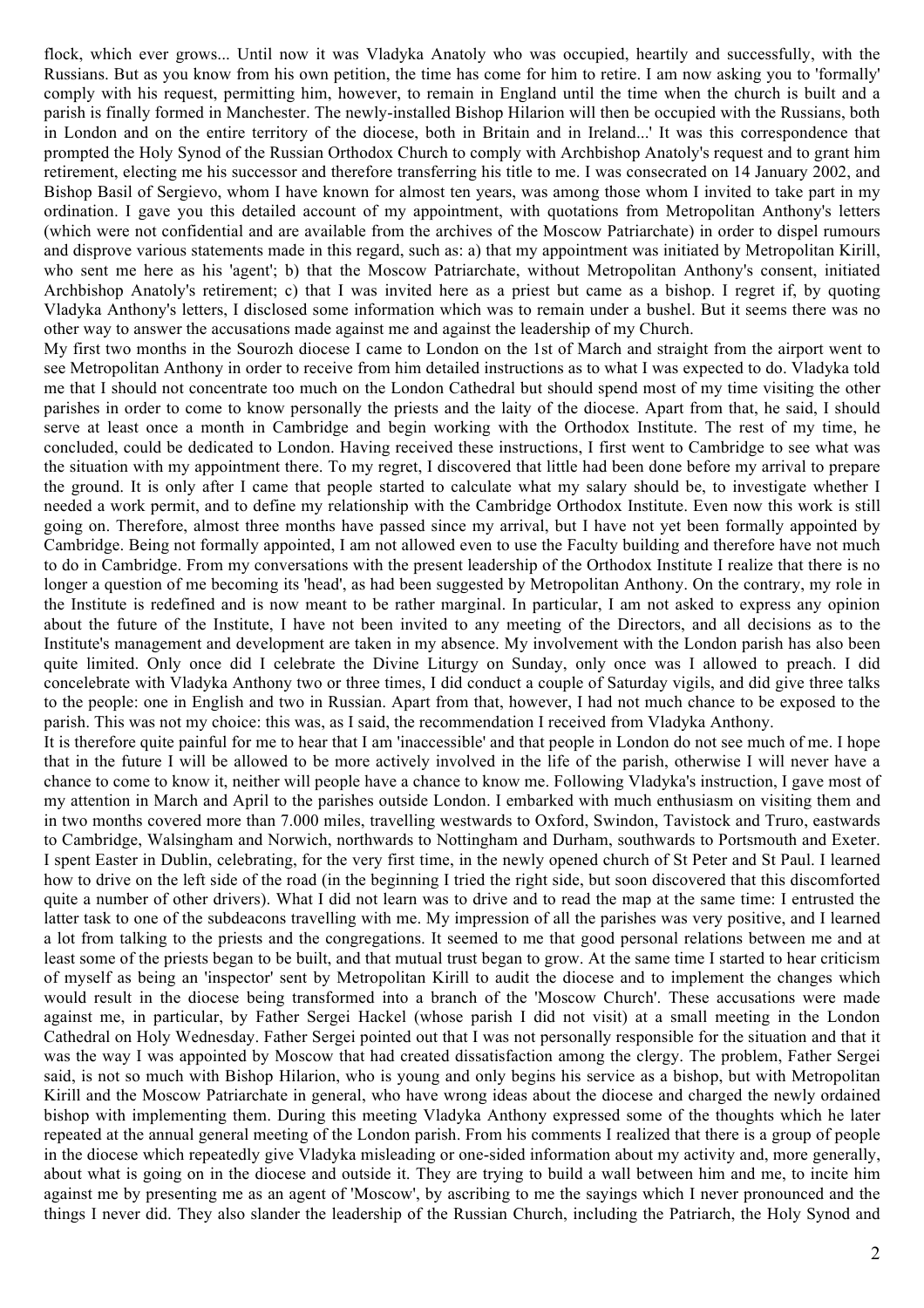Metropolitan Kirill. One piece of information they spread was especially peculiar: during Passion Week they told Vladyka Anthony that he would be forced to retire and that I would be made his successor. This, to me, was a clear provocation, but Vladyka did send an urgent fax to the Patriarch asking not to release him of his duties. The Patriarch was highly surprised and disappointed by this request, for neither he, nor the Holy Synod had wanted Vladyka Anthony to retire. Another incident of a slightly different kind took place on Holy Saturday. Several weeks before I asked Vladyka Anthony whether it would not be a good idea to write some kind of message addressed to those people who come to church on Easter to see the procession with icons and then leave the church. I thought such a message could be distributed among them some ten or fifteen minutes before the service starts. Vladyka supported the idea and asked me to write this message. Having written it, I left it to Vladyka for approval. In about a week I asked him about his reaction and he said that the message was fine. 'Should anything be changed, or added, or omitted', I asked. 'No, everything is OK', he answered. 'Can we proceed with photocopying and distributing it?', I asked. 'Yes, sure', he said. On Holy Saturday some copies of the message were brought to the altar of the London Cathedral. Here they were discovered by one of the priests, who read the text and went straight to Vladyka Anthony. I do not know what he was telling Vladyka, but as a result of this talk my message was banned from distribution in London. Subsequently I was accused in having written a message which was not approved by Metropolitan Anthony. I do appreciate that the diocesan bishop has the full right to change his mind even at the last minute, but I do not think what happened in this particular case (as in other similar cases) was my fault. I acted in the interests of the diocese and with the blessing and approval of the diocesan bishop.

Due to the activity of the same group of people, to which, very unfortunately, several priests belong, all sorts of rumours were spread about me. Though I am receiving no salary either from the diocese or from Cambridge and in fact support myself and my mother mostly from my savings, these people began to refer to me as someone 'possessed with money', pointing to the fact that I bought a car upon my arrival to this country. They criticize my liturgical style, which they describe as 'pompous', though I sincerely believe that an episcopal celebration, while being solemn and dignified, can also be humble and prayerful. They try to oppose me to Bishop Basil, to create the situation of unhealthy competition between the two Assistant Bishops: such competition, I believe, should be avoided at all costs. Many of you have been contacted by these people who retold you what I had allegedly said. Some of my sayings returned to me in a completely unrecognizable form. I will give you just a few examples. During my meeting with the English-speaking part of the London parish I said that eventually some more parishes should be opened in London because London is far too big to have only one Russian Orthodox parish. The corrupted version of these words was as follows: 'He said that the London parish should be split into two'. At the same meeting I said that we must begin to think about the next generation of the clergy and that there are a number of candidates for ordination, both of English and Russian origins, including some from among the theology students. It was then reported that I am planning to expel all English priests and ordain Russian students in their stead. Speaking of the parish in Walsingham, I mentioned that it is very small and that I see its future in further developing it as a pilgrimage centre. The corrupted version of this was that I am saying that this parish should be closed. Never in my life was I faced with so much misinterpretation, misunderstanding, misjudging and misquoting. I regret to say that some of these my alleged sayings are spread among you and among your parishioners deliberately by those who oppose the very idea of my presence here. I beg you, dear brothers and concelebrants in Christ, if you hear from someone that I said something and if this my alleged saying sounds silly, or offensive, or indecent, give me a ring and ask whether I really said it or not. From now on I will record all my presentations and talks: not because they are worth anything, but in order to have a proof of what I said and what I did not. You have all received an invitation to this meeting which ends with a rather mysterious phrase about the diocesan statutes that are 'not worth the paper they are printed on'. Though the letter is signed by Bishop Basil, this phrase is singled out as a quotation from someone else. Because the meeting was to discuss my situation within the diocese, I took it (so, I am sure, did some of you) as one of my alleged sayings and rang Bishop Basil to find out more. It turned out that the quotation was not from me. Why, then, was it included in the letter of invitation? I am now charged by Vladyka Anthony with always using the word 'rule' and not 'serve' in my presentations. When and where was I using this word? Did you, Vladyka, hear it or did someone else tell you about me using it? You attended my presentation only once and expressed a very positive opinion about what I said: when I asked you, as I always do, whether anything from what I said was wrong or mistaken, you said that everything was fine. My other presentations took place in your absence, and I deny that I expressed the view of the bishop as a 'ruler' that is now ascribed to me.

My views of the episcopal service were expressed in my acceptance speech, which was translated into English and published by the 'Sourozh' magazine. These views have not changed. I came here not to 'rule', but to serve. First of all, to serve you, Vladyka, to help you, together with Bishop Basil, in looking after the diocese. Secondly, I came here to serve all of you, the priests and the deacons of the diocese: to visit you, to listen to your concerns, to help you in whatever way I can, to pray for you, as I always do, to learn from you, to share my ideas with you and to seek your advice. And finally, I came here to serve the people, not only the Russians, but everybody: the English, the Irish, the Ukrainians, the Belorussians, the Georgians, the Moldavians, all those who constitute this unique diocese or are its potential members. Vladyka, you have now announced that you gave me two or three months 'to form an opinion whether I am prepared or not to continue in the style, and with the ideals, which you have developed in the course of now fifty-three years'. I do not need three months to form an opinion: I had more than ten years to form it. If my opinion were not formed, I would not have nominated you as the Patriarch of Moscow in 1990. If my opinion were not formed, I would not have propagated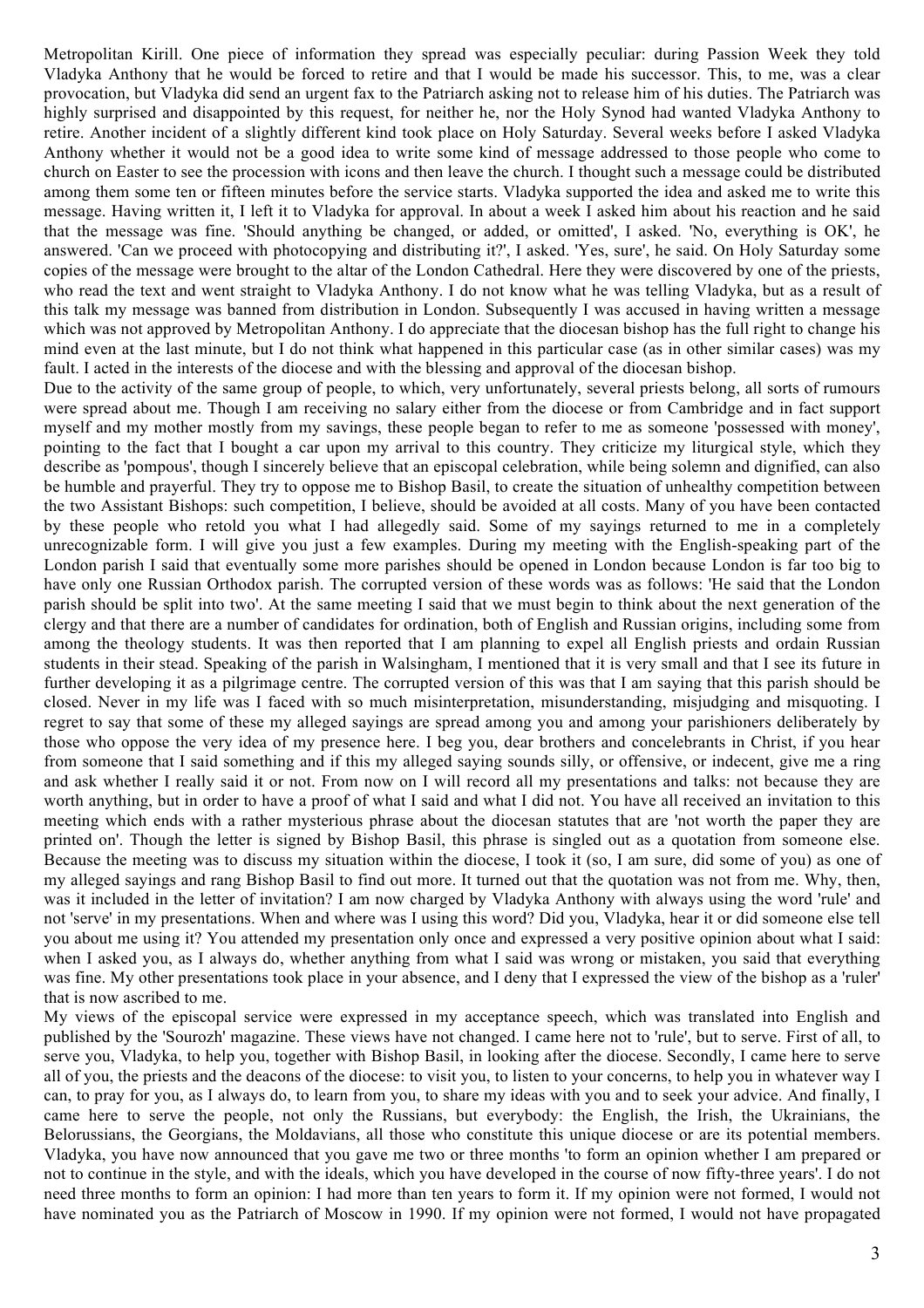your teachings and would not have written forewords to your books, referring to you as one of the Fathers of the Church. If my opinion were not formed, I would not have asked you to be my spiritual director and would not have come to you for confession. If my opinion were not formed, I would not have agreed to come to serve you and your diocese, having previously spent two years in it. If, however, three months are necessary for the diocese to form an opinion about me, then of course I am prepared to wait, and not only three months, but if necessary, three or ten or thirty years. Frankly speaking, I cannot see how any honest opinion can be made about me in three months. You, Vladyka, spent here fifty-three years, while I am now given three months to 'find my feet in the diocese'. Many of those sitting in this room saw me once or twice, some see me for the very first time. Do you really believe we can 'form a unit' in such a short period? Do you really think I can 'make a very rich contribution' to the diocese in three months? One thing in your announcement is particularly hurtful: your statement that I came here as a bishop 'without having had any experience of the life and the style of life of the Diocese of Sourozh'. Vladyka, in 1993-1995 I spent two years in this country as a hieromonk, serving regularly in the Sourozh parishes. My 'home' parish was in Oxford, but for some time I also visited Bristol every fortnight. Apart from that, I came occasionally to London, attended diocesan conferences and other similar events. Was there any problem with me at that time? No, all the problems arose now, when I came here as a bishop. But are these problems related to my personality, or to my views of the diocese, or to what people say about my views, or to what people say about the instructions that I allegedly received from Moscow? Since I have not yet had a chance to explain what I think about the diocese and about my role in it, I will ask you to allow me to do this now, the more so that the next clergy meeting will take place only in October, while my three month 'trial period' will expire in mid-August.

My vision for the future of the Sourozh diocese It seems to me that the diocese is unique in that it is a creation of one man, who is still in charge of it and, I hope, will continue to serve it as the diocesan bishop for many more years. Vladyka Anthony's personality and spirituality has so deeply affected all levels of the diocesan life that it is practically impossible to imagine the diocese without his active participation. A most difficult task will be laid upon the shoulders of his successor, whoever he may be and whenever he may step in: to preserve intact what has been achieved during more than half-a-century of Vladyka Anthony's service to the diocese. To preserve, however, does not mean to conserve. The diocese cannot only be looking at the past without developing any strategy for the future. And if one were to think about the future of the diocese, several points, I think, could be made. First of all, the Sourozh diocese is international, open to people of various backgrounds. It should never be transformed into a national ghetto, be it Russian, or English, or any other. The English language must be the principal language of the diocese, simply because the diocese is located in an English-speaking country. But each particular parish, depending on its demographic balance, may choose any other language to be used on an equal basis with the English; in some parishes other languages than English, such as Slavonic or, for example, Georgian, can predominate. The decision about the use of language, as also that about following a particular calendar, should be a prerogative of each parish, and no universal pattern can possibly be applied to all the parishes. I am deeply convinced that people of different national backgrounds can peacefully coexist with each other. Tensions can be overcome, but in order to do this, a very careful consideration should be given to people's concerns with regard to the present situation. I have heard from a number of English-speaking people, for example, that they are frightened by the flow of immigrants from the former Soviet Union: these now constitute the majority of parishioners in London. On the other hand, I hear many complaints from the Russian-speaking people, who say that they are 'second class citizens' in the diocese, that they are underrepresented in the diocesan structures, that they fear the diocese may one day be transformed into an English Orthodox Church (there is a lot of talk on this particular subject) and that even that loose connection which the diocese now has with Moscow may be lost. There is a Russian Orthodox parish in this country which considers itself under the Patriarchate of Moscow but not within the Sourozh diocese, and this is precisely because of the fear that the diocese will move towards a kind of independence which many people will not welcome. Some London parishioners are even saying that under the guise of protecting the diocese from 'Moscow intervention', another project is being developed, namely the surrender of the diocese, or at least the London parish, to the Greeks. The tensions between the 'anti-Moscow' faction and a group loyal to Moscow within the diocese have now grown, and, very unfortunately, my arrival to this country has contributed to this growth. The 'anti-Moscow' faction, to which a few priests and some lay people belong, is against any real link with what they still consider the 'soviet church': for them I am the evil personified and they do whatever they can to expel me from the diocese. On the contrary, the other group, which, I think, is much more numerous but much less vocal and less influential, feels that I should be defended. The real issue, however, is not myself but the position of the diocese with regards to the Russian Church in general. My proposal would be that instead of repeating various stereotypes about the Russian Church and its leadership, instead of stirring up passions around the alleged 'Moscow intervention', a serious consideration be given to the very question of the diocese's relationship with Moscow. There are tensions, there are fears, there are rumours, but little is done to come to a better understanding of what is truly the Russian Church's view of itself, of the Sourozh diocese, and of its relationship with the diocese. It is my deep conviction that the diocese must preserve its unique character and should not become a branch of the Department for External Relations or any other similar structure of the Moscow Patriarchate. In order to protect the diocese from this, its statutes must be brought to the Patriarch and the Holy Synod for approval. There is a controversy around the statutes: some regard them as an implementation of the decisions of the Local Council of 1917-1918, some see in them a significant step towards an independent English Orthodox Church, others say, to quote Bishop Basil's letter, that 'they are not worth the paper they are printed on'. My personal view of this matter is the following: I think the statutes are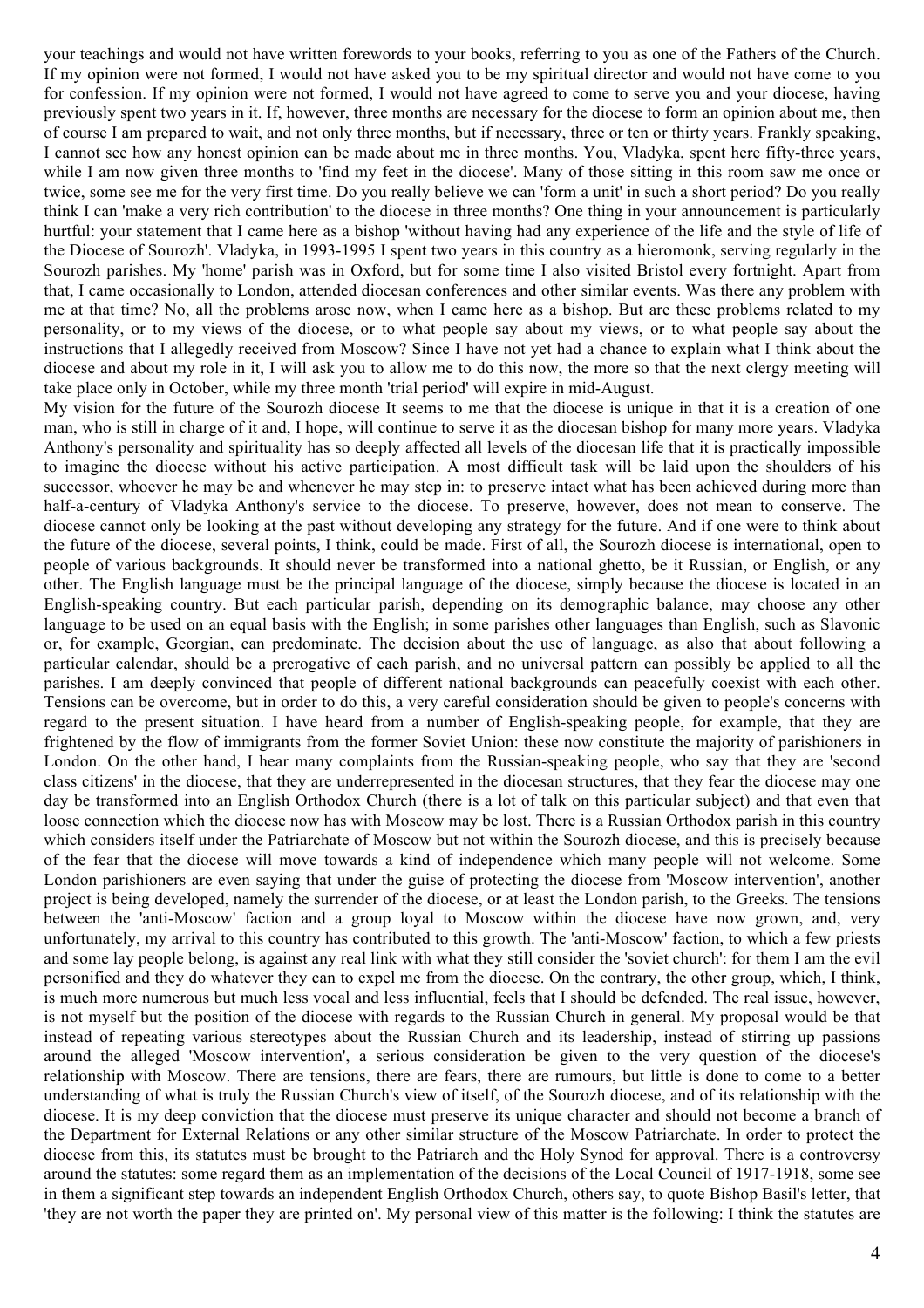a real achievement, a fruit of several decades of work, and they generally reflect the spirit of the diocese. But the overall impression which one gets when reading them is that their authors know very little about how the Moscow Patriarchate as a whole functions at present. For example, the complicated procedure of the election of the diocesan bishop, which presupposes a long correspondence between the Holy Synod and the Diocesan Assembly, with the possibility of many candidates being proposed by the Assembly and refused by the Synod, seems to be rather unrealistic. The Holy Synod meets four or five times a year, normally for one day each time, and takes decisions about the appointment of bishops to various dioceses. The last session of the Synod, for example, elected five bishops in one day. It is rather difficult to imagine that the Synod would be engaged in a lengthy correspondence with the Assembly and would postpone its decisions until the correspondence is completed. Another problem about the statutes is that some of their articles do not entirely correspond to the statutes of the Russian Orthodox Church. This does not mean that they should be changed, but it does mean that some kind of negotiations between Sourozh and Moscow is necessary in order to have the statutes approved. My suggestion would be that a working group be created, consisting, perhaps, of two people from the diocese and two from the Patriarchate, and that the Sourozh half of the group go to Moscow and meet the other half in order to read the statutes together and identify the areas of disagreement. If you entrust me with this task, I would be prepared to lead such a group and to negotiate the statutes with the Patriarchate on behalf of the diocese. The other area which is worth looking into is the formation of the clergy of the diocese. I have heard bitter complaints from some of you about the fact that deacons and priests are being ordained but nobody is particularly in charge of preparing them for ordination, of training them theologically and liturgically. Previously, when I was still in Moscow, I was occupied with preparing people for ordination: many of my students are now serving as priests in various parts of the world. If any of you would be interested, I can help you with this: I can, for example, invite newly-ordained deacons for a week or a weekend, celebrate the Liturgy and other services together with them and help them to feel more comfortable, less insecure in the altar and in front of the holy table. It seems to me that the relationship between the priests and the bishops in the diocese can be improved. There are a few priests who have constant access to Vladyka Anthony, but there are many who hardly have any possibility to see him. There are parishes in which two or three or now four bishops serve together, while there are other parishes which have not been visited by a bishop for several years. In some outlying parishes priests feel isolated and marginalized: their involvement with the diocese is limited to a couple of clergy meetings and one diocesan meeting per year; their anniversaries pass unnoticed; they do not receive any signs of appreciation of their service from the diocesan leadership. One theme constantly returned in my conversations with the priests of the diocese: the ecclesiastical awards. It is generally assumed that the Sourozh clergy do not need any awards (it is even claimed that Vladyka Anthony is against awards in principal, which, as I discovered, is not true), and some of the priests who have served the Church for decades are not awarded even a gilded cross. One can, of course, question the very necessity of the elaborate system of awards peculiar to the Russian Church, but one cannot deny that it is the only existing system that allows the bishops to show a sign of appreciation to the priests. As far as I am concerned, I would be prepared to keep a diary of your anniversaries, patronal feasts and other occasions which you do not want to pass unnoticed and in due time to present your names to our diocesan bishop for consideration and appropriate action. More important, perhaps, than the question of the ecclesiastical awards is that of the priests' salaries. In most parishes priests receive a symbolic stipend from the parish or no stipend at all: they are therefore obliged to work full time elsewhere and dedicate their free time to the church. As a result, many priests are overworked and permanently exhausted, there have been cases of breakdown. I have no immediate answer to this crucial issue but would be prepared to investigate the possibilities of attracting additional funds in order to at least partly sponsor some of the priests. At present no systematic fundraising is going on in the diocese, while I am sure that there are sponsors who can contribute to the diocese's well-being and development. Looking for the future of the diocese, one must also think about bringing to the Church those people who have their roots in the Orthodox tradition. There is an estimated number of 200.000 or 250.000 Russian-speaking people in this country, of whom some would come to our parishes if such parishes existed in the places where these people live. There are no Sourozh parishes even in such big cities as Birmingham, Liverpool, Reading, Sheffield, not to speak of many smaller cities and towns. Where we are not present, some other groups become active, such as the so-called 'Russian Autonomous Church' headed by 'Metropolitan' Valentin of Souzdal: this group have now opened a parish in Birmingham. I have frequently spoken of the necessity to open new parishes, and my words were, as usually, misinterpreted and misquoted: some people started to talk about an 'expansionist strategy' orchestrated by Moscow, others of the proposed 'russification' of the diocese. I would like to assure you that there is no such danger both because any newly created parish will be open to everybody, and because any parish which starts as predominantly Russian-speaking will be gradually transformed into an English-speaking one. But there are a lot of Orthodox or potentially Orthodox people in this country who are nor 'covered' by the Sourozh diocese, and I am convinced that we must do more to help them to find their spiritual homeland. In order to work with them, we need a 'fresh blood', we need a younger generation of priests, which is now almost absent from the diocese. There should be a mixture of generations in the diocesan clergy in order that the younger ones learn from the older ones and in order that continuity be provided. If we do not do something now, in five or ten years the diocese will be faced with a big vocational crisis, similar to that faced by some other Christian Churches in the West. The candidates for ordination, however, must not be 'imported' from Russia or elsewhere: they must either be of the local origin or, if they are from outside, grow into the local situation; they must speak good English and appreciate English culture; there must not be any cultural barrier between them and the society in which they live. The diocese also needs a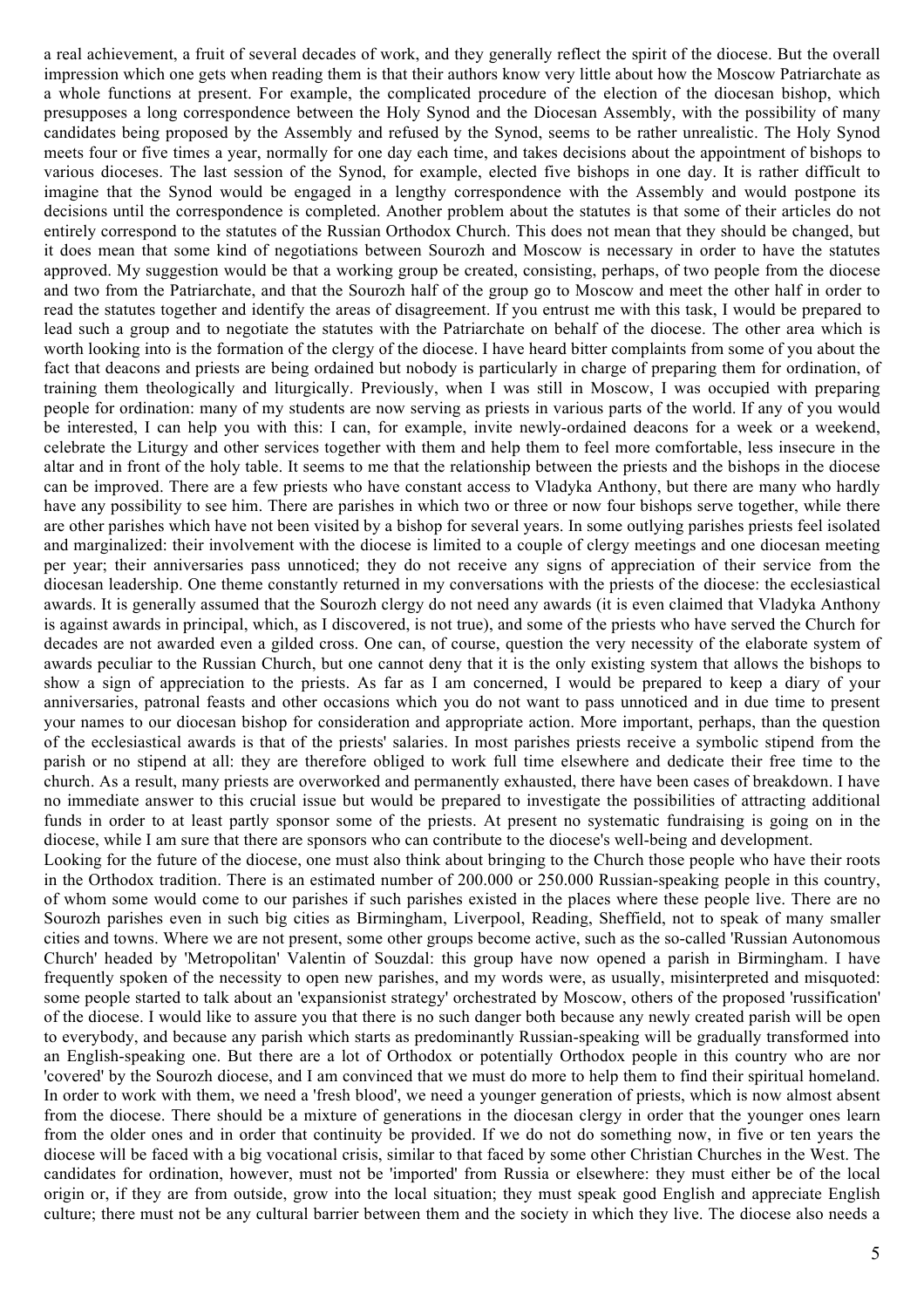more permanent monastic presence. As you know, there is no monastery in the diocese, and the monastic species is practically extinct from it (bishops constitute the only exception). The monastery in Essex continues to be the main centre of Orthodox monasticism in this country, but there is an ongoing tension between it and the Sourozh diocese: something, I believe, must be done to ensure a better mutual understanding. People speak of the Sourozh diocese as 'anti-monastic': I personally do not believe this is the case, but I do think more can be done to create an ample space for the development of monastic tradition within the diocese.

\* \* \*

To conclude, I would like to state very clearly that I came here to help Vladyka Anthony and that I received no official word from either the Patriarch or the Synod or Metropolitan Kirill about Vladyka's retirement and the appointment of his successor. On the contrary, I was told that Vladyka will stay for as long as he wants and was instructed to help him and to obey his orders: this is what I have been doing and will do in the future. I will also make every effort to cooperate with the other Bishops in the diocese in order to ensure that unity, peace and mutual trust should be reigning among us. I can guarantee that I will not impose anything on the clergy, will not attempt to 'rule' the diocese, will not visit those priests who do not want me to visit them and their parishes. I can guarantee that I will initiate the process of my retirement or removal from the diocese if after some time it becomes clear that most of you are against me. But I do not think three months would be sufficient for you to form your opinion and am therefore asking for more indulgence and patience on your part. If you would be willing to offer me your love, your trust, your support and your advice, you will soon discover in me someone who is ready to help you and to serve you in many ways. I am prepared to work for forming one unit with you, using Vladyka Anthony's expression. Whether we shall achieve this goal, however, depends not only on me: it also depends on you. Let us work together, let us be open, let us not judge one another, let us trust one another, and 'let us love one another that with one mind we may confess Father, Son and Holy Spirit, Trinity consubstantial and undivided'.

## **June 18, 2002, Moscow, 8.15**

Here is the speach of Metr. Anthony Blum, who has problems because Moscow Patriarchy wants to replace him by more "Soviet" type of the bushop.

## **Announcement by Metropolitan Anthony at the London Parish AGM, 19th May 2002**

We are coming towards the end of our meeting, and I want to say just a little. For the first time in the 53 years that I have been at the head of this parish, we have had real tensions, and unpleasant tensions, between members of the parish. And this is something which must be resolved by an honest and reflective attitude to the situation. And the situation is this.

Vladyka Hilarion has come to this parish. First it was planned that he would be a lecturer in Cambridge; and then it was suggested by Vladyka Kyril that he should come as a bishop. Now, since he has come, there has been a great deal of misunderstanding and dividedness among people. First of all his appointment here has hurt a great many people because it coincided with Vladyka Anatoly no longer being an active bishop, but retired. This was done very quickly, without warning, without preparation, as a decision from the Patriarchate that has hurt many of us. To add insult to injury, if I may put it that way, his title was transferred to Bishop Hilarion, which people felt was a hurtful and tactless thing.

The second thing is that a rumour was spread -- and a rumour that is not a lying rumour, because I have confirmation of it officially from the Department of Foreign Relations of the Church, with the assent of the Patriarch -- that Vladyka Hilarion will be my successor when I retire.

He is a junior bishop in our Diocese, he knows about the Diocese very little, and it has hurt and puzzled many people.

The moment of my retirement was not fixed, but it is in the air simply because I am already 88 years of age, and one can expect a decision. I have applied five times for retirement since I was seventy, and every time the retirement was refused. The last time I got a letter from the Patriarch saying that: even if you are incapable of doing anything, your name is useful for us, so stay where you are. But this is not a very convincing reason, or very encouraging assessment of my capabilities.

I have written to the Patriarch a personal fax letter saying that since Vladyka Hilarion has come into the Diocese, a great many tensions have arisen and a great amount of worry is abroad; and that I ask him not to retire me until I have given my written consent to it; because I do not believe that my disappearance of a sudden would solve any problem.

Bishop Hilarion is someone whom I have known for many years. He has been a friend. I have been his father confessor. So in a sense there is between us a deep link. But there is one thing that is unfortunate: it is his appointment as a bishop without having had any experience of the life and the style of life of the Diocese of Sourozh. I hoped that he would come and start to discover what our Diocese is about, its characteristics; and he has not done it from the start. We discussed that with him several times. We had a meeting of several of us with him, for him to hear the voice of certain members of the clergy. And he has heard the voice of a number of members of the laity. And things are not yet settled.

I told him at our last meeting that I give him two months -- three months including this month now -- for him to discover what the Diocese of Sourozh is about, and to form an opinion whether he is prepared or not to continue in the style, and with the ideals, which we have developed in the course of now fifty three years. If he is dissatisfied, and we are, then we will by common consent part company. It will be very hurtful for him. It will also be hurtful for me because he has been, as I said, my spiritual child, and a personal friend. But it is essential for us that he should learn what the Diocese of Sourozh is, in particular. And the particularities of the Diocese to me are, in brief, as follows.